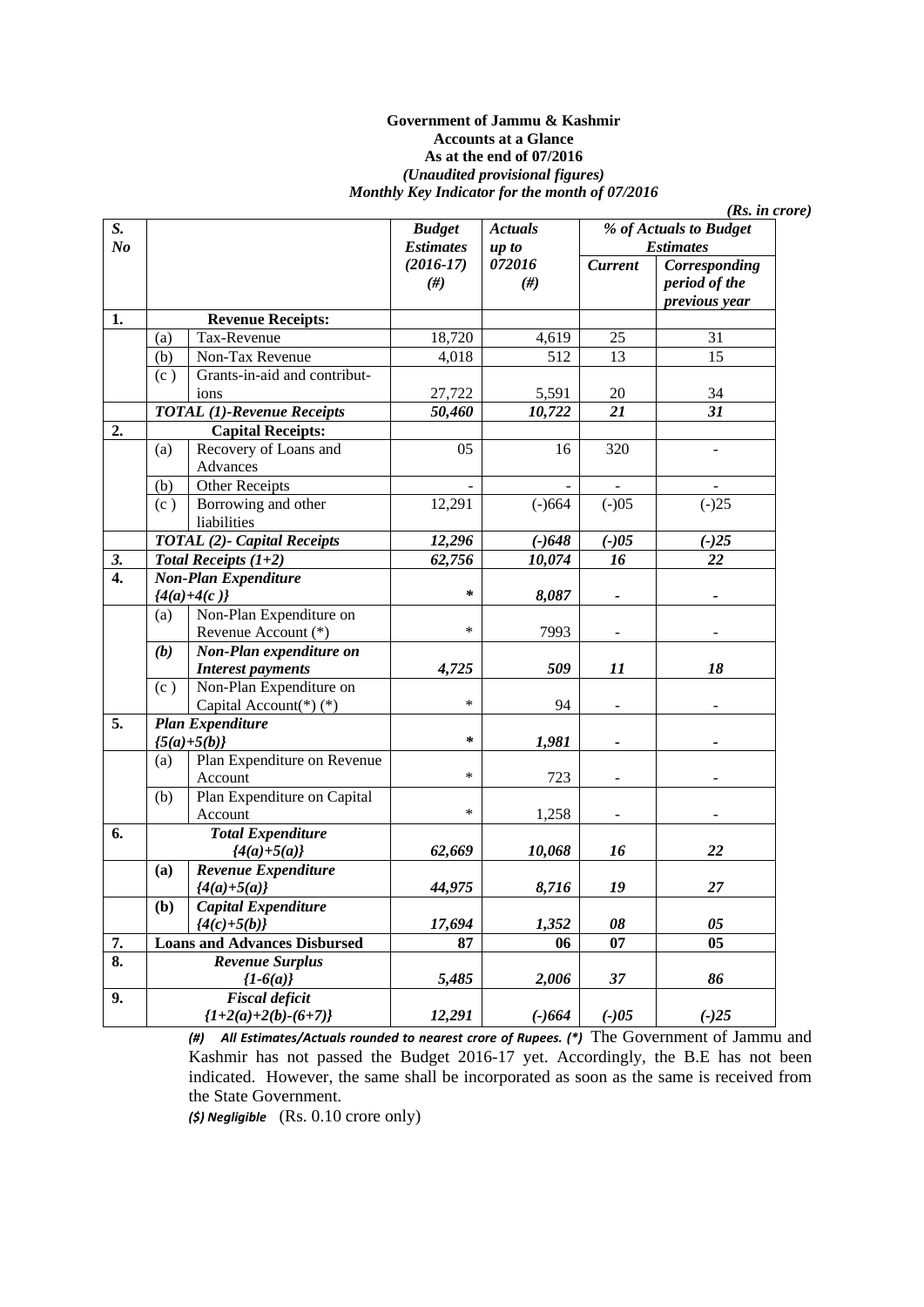### (Format of Progressive Figures)

## T A X R E V E N U E

(Rs. in crore)

| <b>Month</b> | 2016-17        |                | 2015-16        |             |
|--------------|----------------|----------------|----------------|-------------|
|              | Monthly $(\#)$ | Progressive(#) | <b>Monthly</b> | Progressive |
| April        | 1,109          | 1,109          | 942            | 942         |
| May          | 1,036          | 2,145          | 345            | 1287        |
| June         | 1,009          | 3,154          | 2023           | 3310        |
| July         | 1,465          | 4,619          | 1606           | 4916        |
| August       |                |                | 356            | 5272        |
| September    |                |                | 58             | 5330        |
| October      |                |                | 2530           | 7860        |
| November     |                |                | 985            | 8845        |
| December     |                |                | 1518           | 10363       |
| January      |                |                | 1080           | 11443       |
| February     |                |                | 1523           | 12966       |
| March        |                |                | 1117           | 14083       |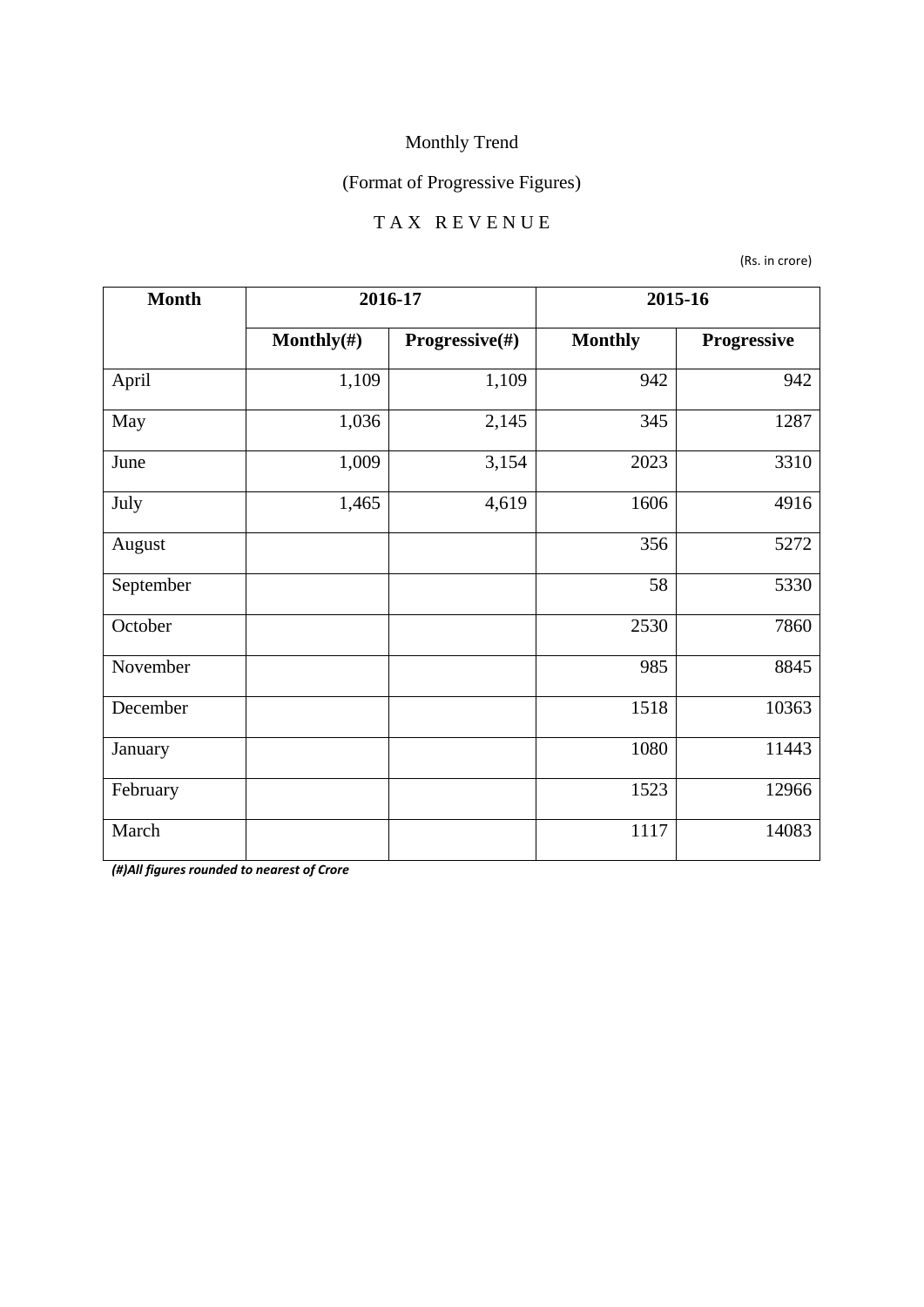# (Format of Progressive Figures)

#### N O N-T A X R E V E N U E

(Rs. in crore)

| <b>Month</b> | 2016-17        |                | 2015-16        |             |
|--------------|----------------|----------------|----------------|-------------|
|              | Monthly $(\#)$ | Progressive(#) | <b>Monthly</b> | Progressive |
| April        | 95             | 95             | 108            | 108         |
| May          | 120            | 215            | 125            | 233         |
| June         | 115            | 330            | 135            | 368         |
| July         | 182            | 512            | 161            | 529         |
| August       |                |                | 161            | 690         |
| September    |                |                | 112            | 802         |
| October      |                |                | 265            | 1067        |
| November     |                |                | 161            | 1228        |
| December     |                |                | 182            | 1410        |
| January      |                |                | 185            | 1595        |
| February     |                |                | 189            | 1784        |
| March        |                |                | 361            | 2145        |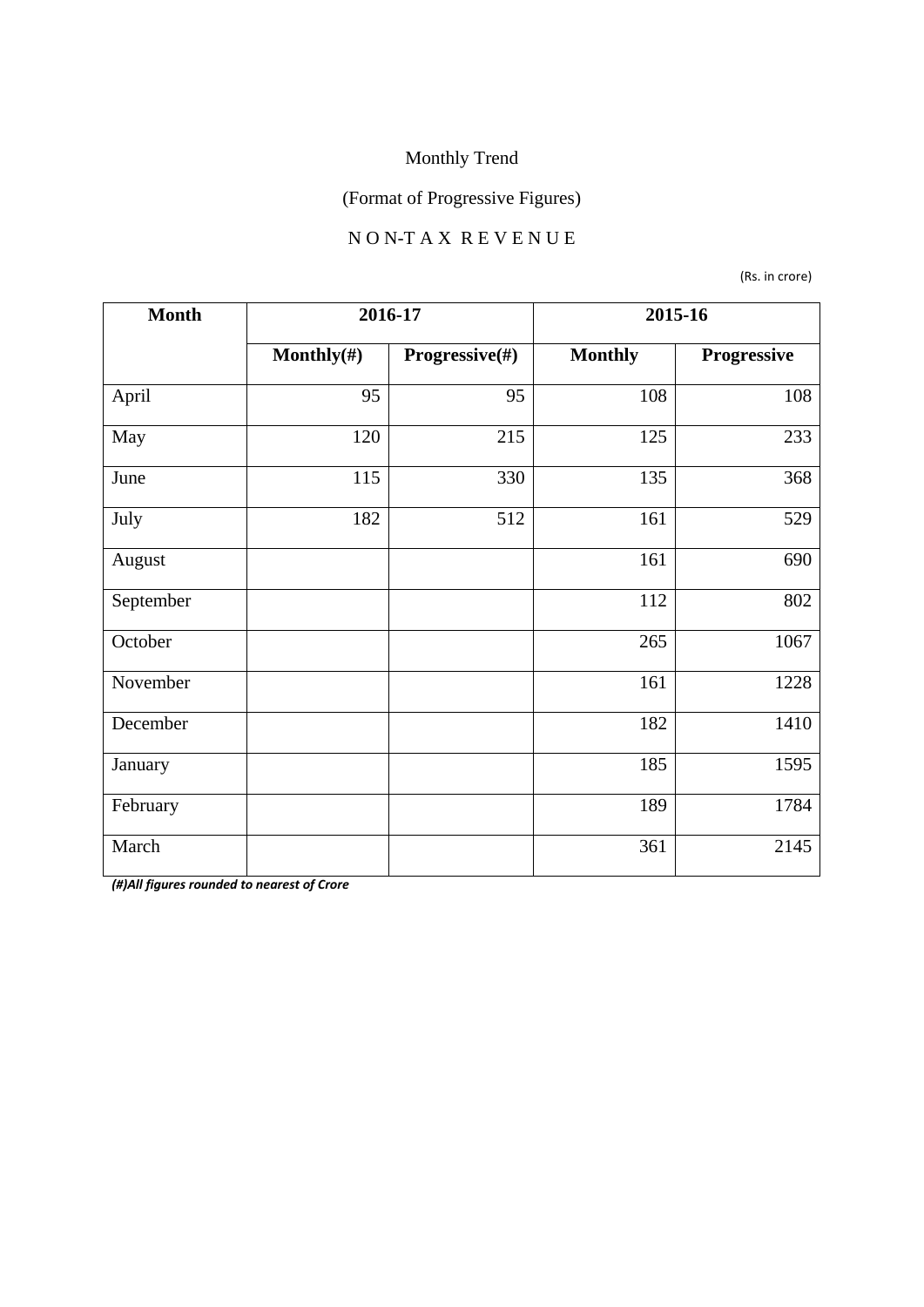### (Format of Progressive Figures)

# Revenue Receipts of

#### GRANTS-IN-AID AND CONTRIBUTIONS

(Rs. in crore)

| <b>Month</b> | 2016-17        |                | 2015-16                  |             |
|--------------|----------------|----------------|--------------------------|-------------|
|              | Monthly $(\#)$ | Progressive(#) | <b>Monthly</b>           | Progressive |
| April        | -              |                | $\overline{\phantom{0}}$ |             |
| May          | 2,348          | 2,348          |                          |             |
| June         | 1,985          | 4,333          | 3978                     | 3978        |
| July         | 1,258          | 5,591          | 2216                     | 6194        |
| August       |                |                | $\overline{\phantom{0}}$ | 6194        |
| September    |                |                |                          | 6194        |
| October      |                |                | 1352                     | 7546        |
| November     |                |                | 996                      | 8542        |
| December     |                |                | 2819                     | 11361       |
| January      |                |                | $\overline{\phantom{0}}$ | 11361       |
| February     |                |                | 5246                     | 16607       |
| March        |                |                | 909                      | 17516       |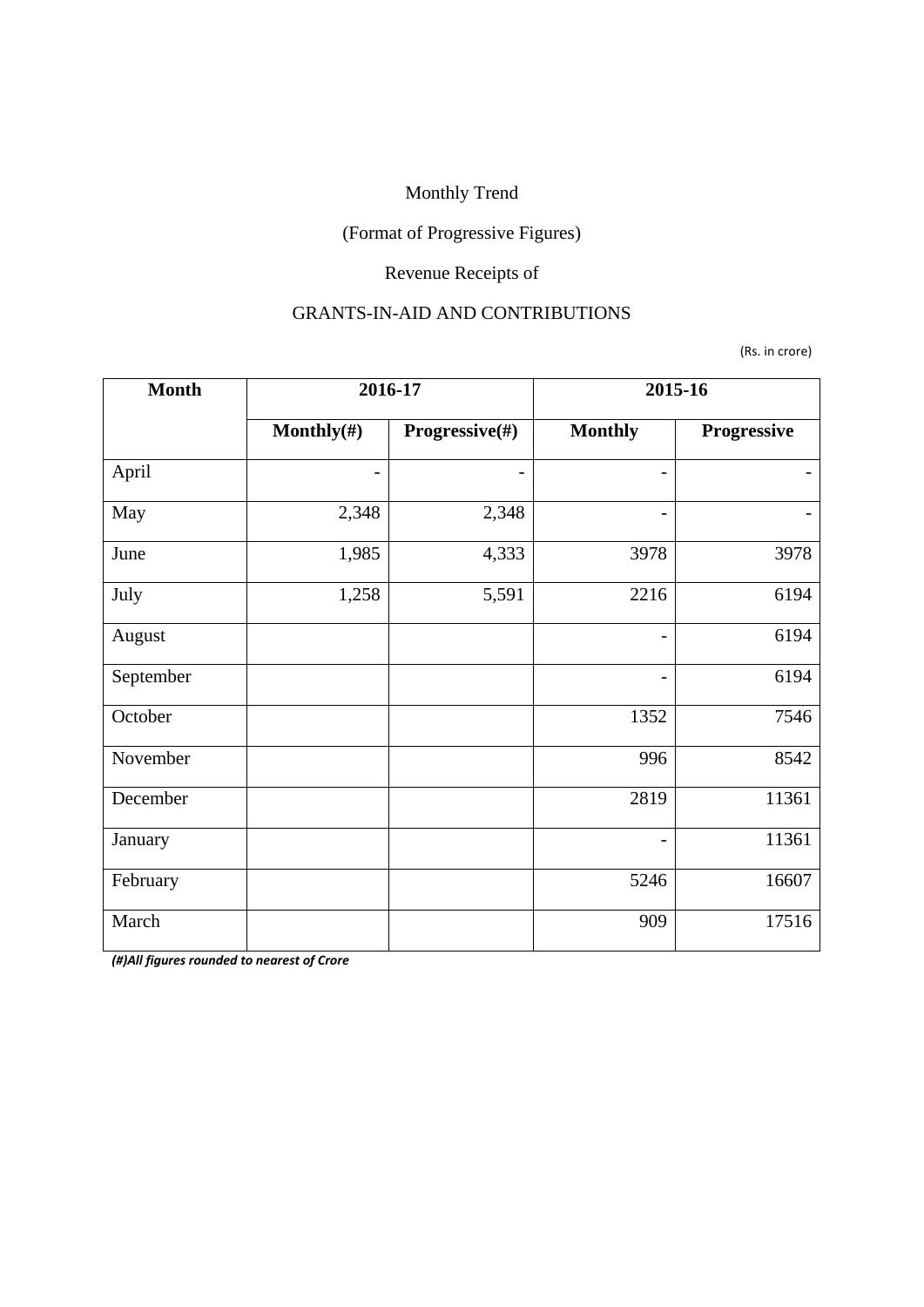# (Format of Progressive Figures)

#### RECOVERY OF LOANS AND ADVANCES

(Rs. in crore)

| <b>Month</b> | 2016-17                  |                | 2015-16                  |             |
|--------------|--------------------------|----------------|--------------------------|-------------|
|              | Monthly $(\#)$           | Progressive(#) | <b>Monthly</b>           | Progressive |
| April        | 02                       | 02             | (a)                      | (A)         |
| May          | $\overline{\phantom{a}}$ | 02             | (b)                      | (B)         |
| June         | 01                       | 03             | (c)                      | (C)         |
| July         | 13                       | 16             | (d)                      | (D)         |
| August       |                          |                | (e)                      | 01          |
| September    |                          |                | 01                       | 02          |
| October      |                          |                | $\overline{\phantom{a}}$ | 02          |
| November     |                          |                | 01                       | 03          |
| December     |                          |                | (f)                      | 03          |
| January      |                          |                | (g)                      | 03          |
| February     |                          |                | 01                       | 04          |
| March        |                          |                | $\overline{\phantom{a}}$ | 04          |

| $(a)$ Rs.0.11 crore only  | (A) Rs. 0.11 crore only |
|---------------------------|-------------------------|
| (b)Rs.0.07 crore only     | (B) Rs.0.18 crore only  |
| (c)Rs.0.11 crore only     | (C) Rs.0.29 crore only  |
| (d)Rs.0.10 crore only     | (D) Rs.0.39 crore only  |
| (e)Rs.0.14 crore only     |                         |
| (f) $Rs. 0.10$ crore only |                         |
| (a) Rs. 0.14 crore only   |                         |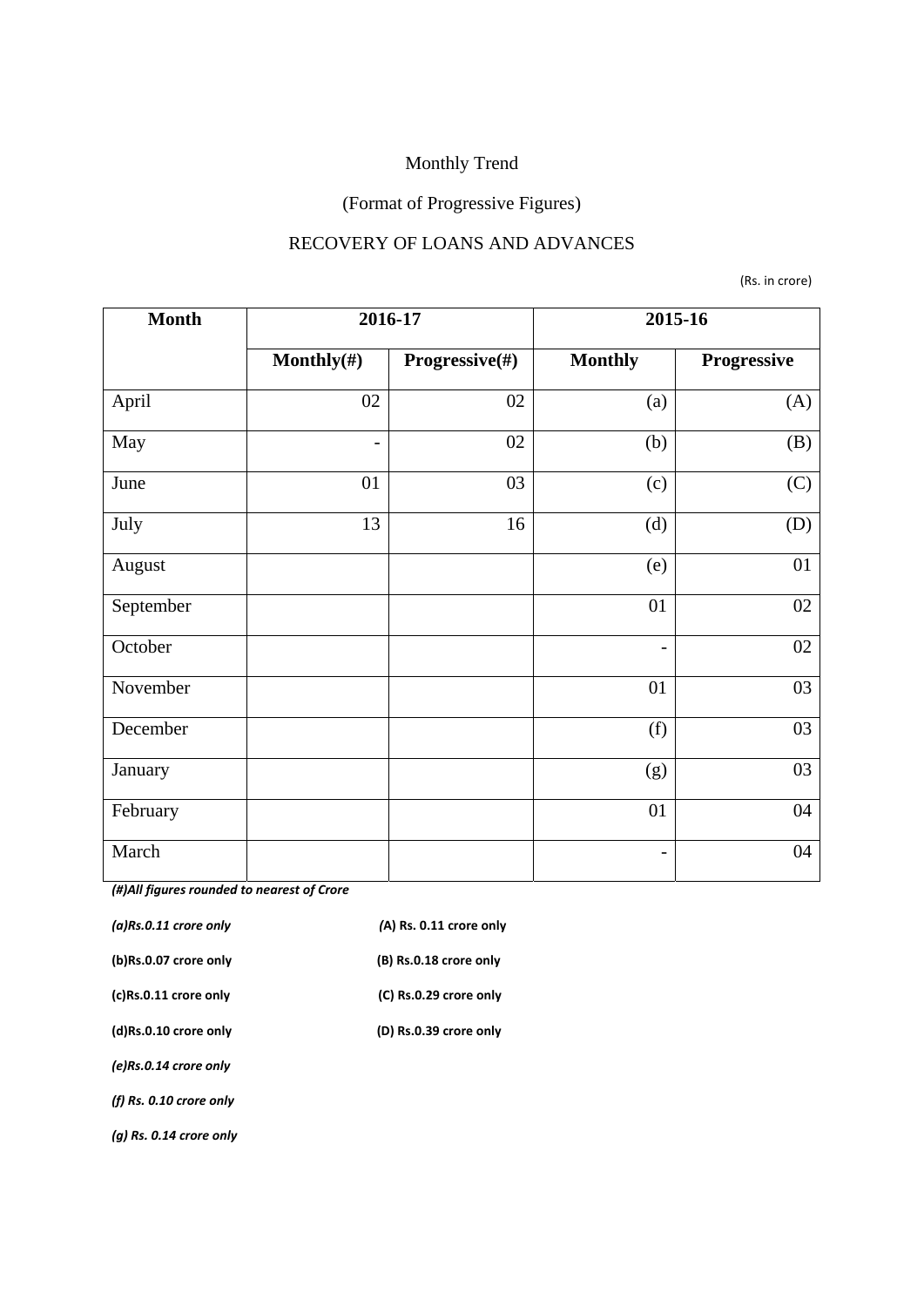# (Format of Progressive Figures)

#### BORROWINGS AND OTHER LIABILITIES

(Rs. in crore)

| <b>Month</b> | 2016-17        |                | 2015-16        |             |
|--------------|----------------|----------------|----------------|-------------|
|              | Monthly $(\#)$ | Progressive(#) | <b>Monthly</b> | Progressive |
| April        | 376            | 376            | 906            | 906         |
| May          | $(-)911$       | $(-)535$       | 1614           | 2,520       |
| June         | $(-)518$       | $(-)1,053$     | $(-)2974$      | $(-)454$    |
| July         | 389            | $(-)664$       | $(-)1332$      | $(-)1,786$  |
| August       |                |                | 2786           | 1000        |
| September    |                |                | 21164          | 22164       |
| October      |                |                | $(-)20100$     | 2064        |
| November     |                |                | 412            | 2476        |
| December     |                |                | $(-)694$       | 1782        |
| January      |                |                | 1707           | 3489        |
| February     |                |                | $(-)3244$      | 245         |
| March        |                |                | 7519           | 7764        |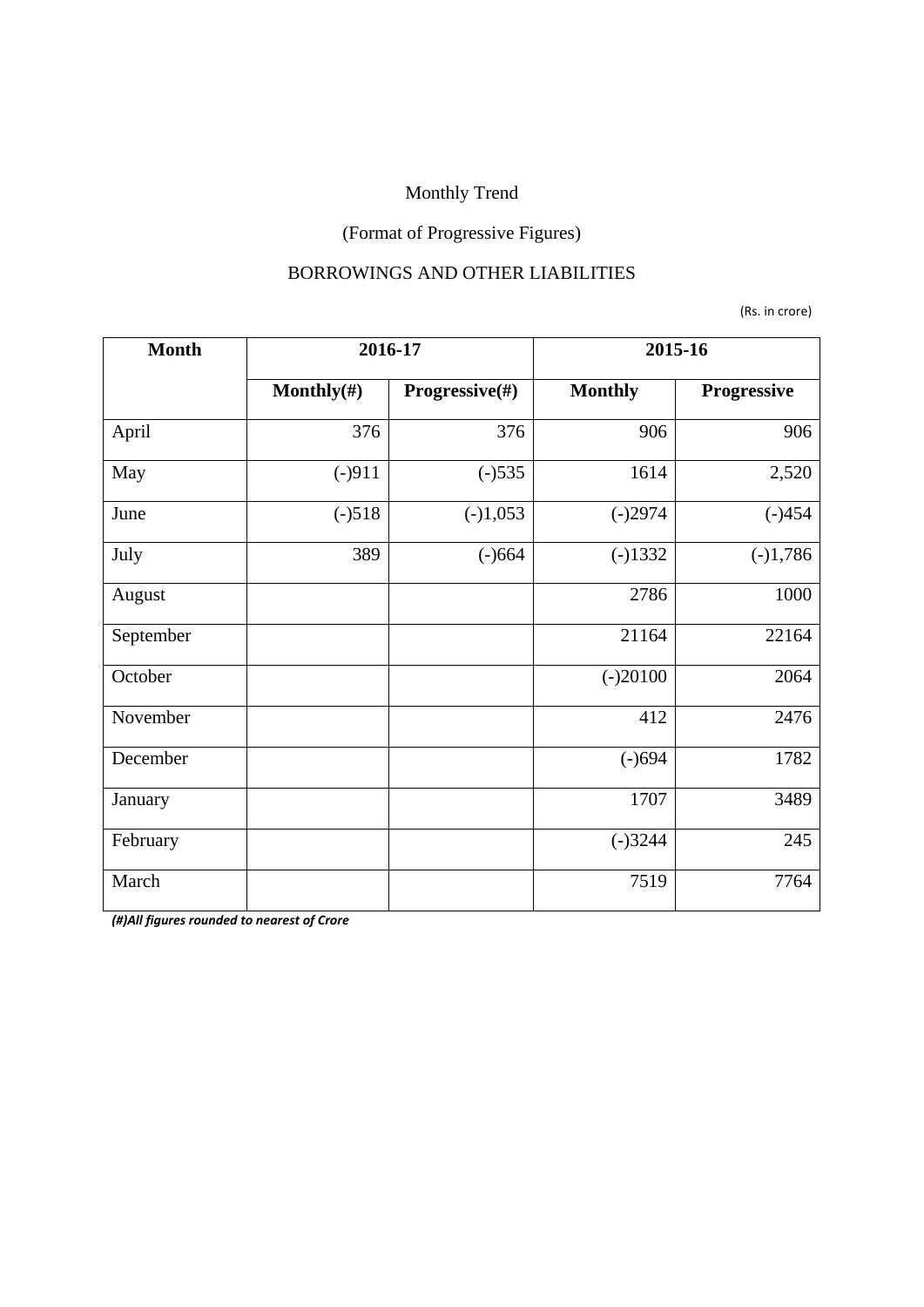# (Format of Progressive Figures)

#### NON-PLAN EXPENDITURE ON REVENUE ACCOUNT

(Rs. in crore)

| <b>Month</b> | 2016-17        |                | 2015-16        |             |
|--------------|----------------|----------------|----------------|-------------|
|              | Monthly $(\#)$ | Progressive(#) | <b>Monthly</b> | Progressive |
| April        | 1,541          | 1,541          | 1,902          | 1,902       |
| May          | 1,985          | 3,526          | 2,060          | 3,962       |
| June         | 2,097          | 5,623          | 2,572          | 6,534       |
| July         | 2,370          | 7,993          | 2,441          | 8,975       |
| August       |                |                | 3092           | 12067       |
| September    |                |                | 1038           | 13105       |
| October      |                |                | 3540           | 16645       |
| November     |                |                | 2002           | 18647       |
| December     |                |                | 3191           | 21838       |
| January      |                |                | 2286           | 24124       |
| February     |                |                | 2916           | 27040       |
| March        |                |                | 6034           | 33074       |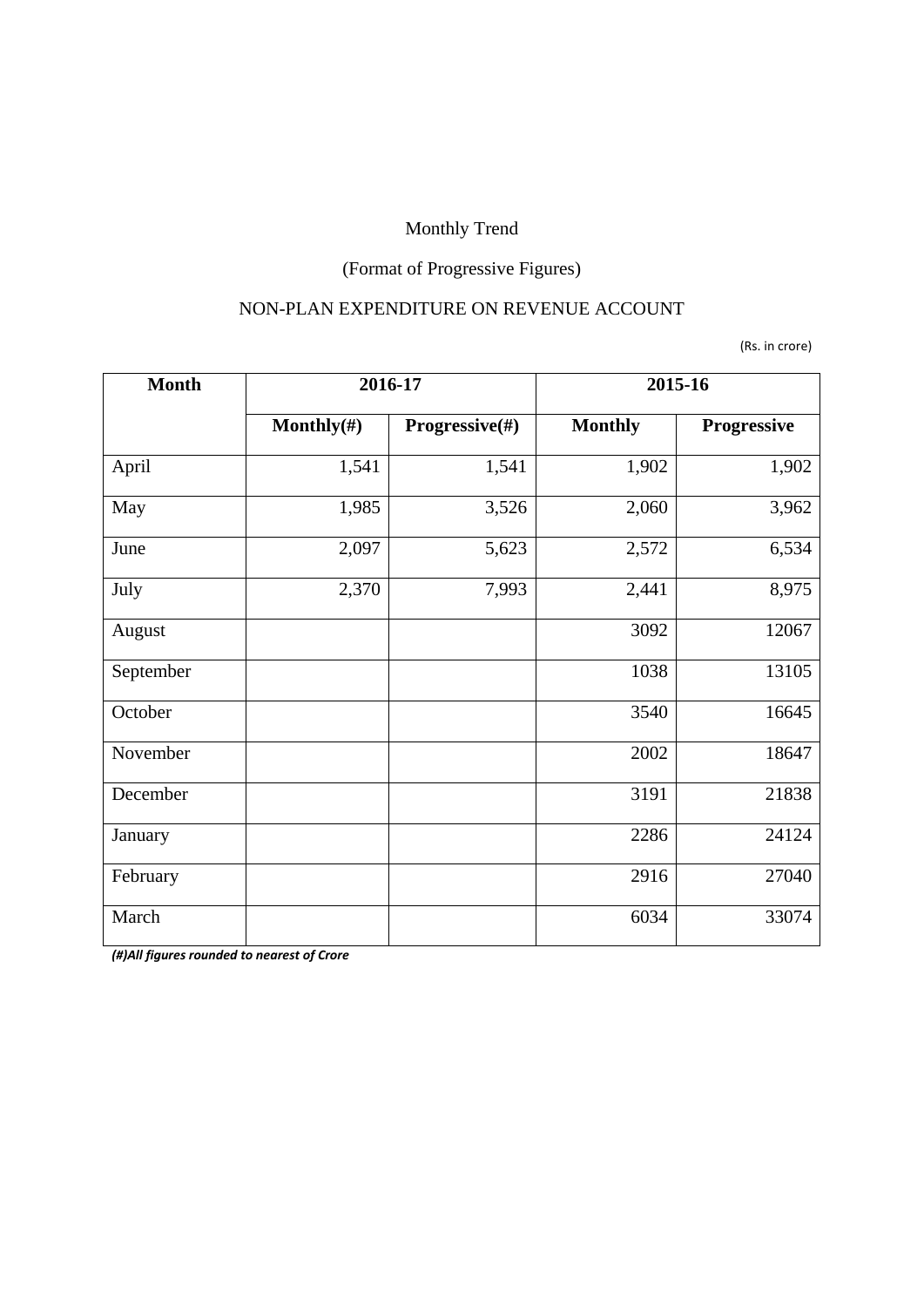### (Format of Progressive Figures)

#### NON-PLAN EXPENDITURE ON INTEREST PAYMENTS

(Rs. in crore)

| <b>Month</b> | 2016-17                      |                | 2015-16                  |             |
|--------------|------------------------------|----------------|--------------------------|-------------|
|              | Monthly $(\#)$               | Progressive(#) | <b>Monthly</b>           | Progressive |
| April        | $\qquad \qquad \blacksquare$ | -              | $\overline{\phantom{a}}$ |             |
| May          | 138                          | 138            | $\qquad \qquad -$        |             |
| June         | 273                          | 411            | 402                      | 402         |
| July         | 98                           | 509            | 295                      | 697         |
| August       |                              |                | 02                       | 699         |
| September    |                              |                | $(-)02$                  | 697         |
| October      |                              |                | 454                      | 1151        |
| November     |                              |                | 206                      | 1357        |
| December     |                              |                | 307                      | 1664        |
| January      |                              |                | 01                       | 1665        |
| February     |                              |                | 641                      | 2306        |
| March        |                              |                | 211                      | 2517        |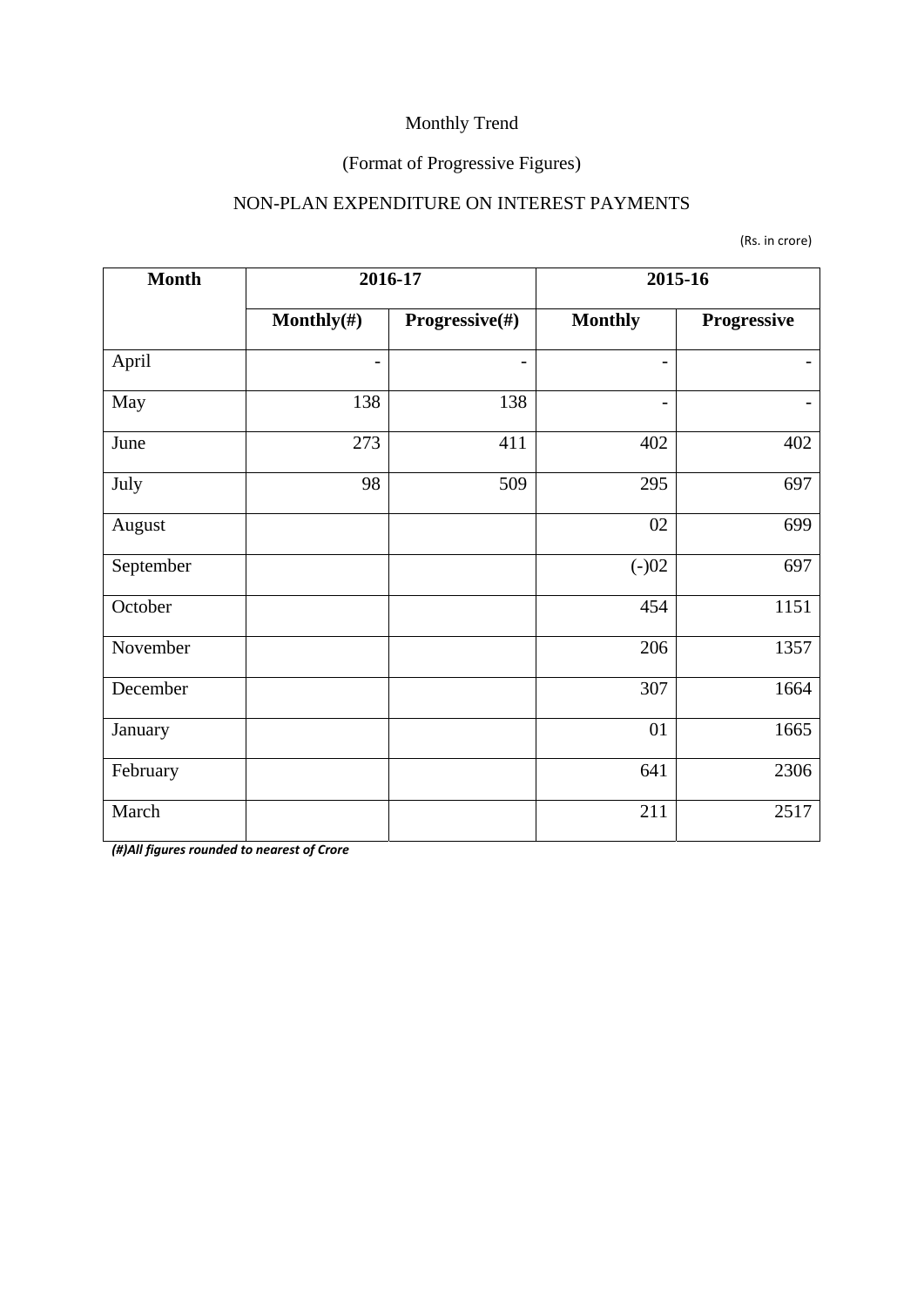#### (Format of Progressive Figures)

#### NON-PLAN EXPENDITURE ON CAPITAL ACCOUNT

(Rs. in crore)

| <b>Month</b> | 2016-17        |                | 2015-16        |             |
|--------------|----------------|----------------|----------------|-------------|
|              | Monthly $(\#)$ | Progressive(#) | <b>Monthly</b> | Progressive |
| April        | 07             | 07             | 37             | 37          |
| May          | 04             | 11             | 28             | 65          |
| June         | 34             | 45             | 20             | 85          |
| July         | 49             | 94             | 24             | 109         |
| August       |                |                | 77             | 186         |
| September    |                |                | 98             | 284         |
| October      |                |                | 69             | 353         |
| November     |                |                | 98             | 451         |
| December     |                |                | 54             | 505         |
| January      |                |                | 74             | 579         |
| February     |                |                | 130            | 709         |
| March        |                |                | 730            | 1439        |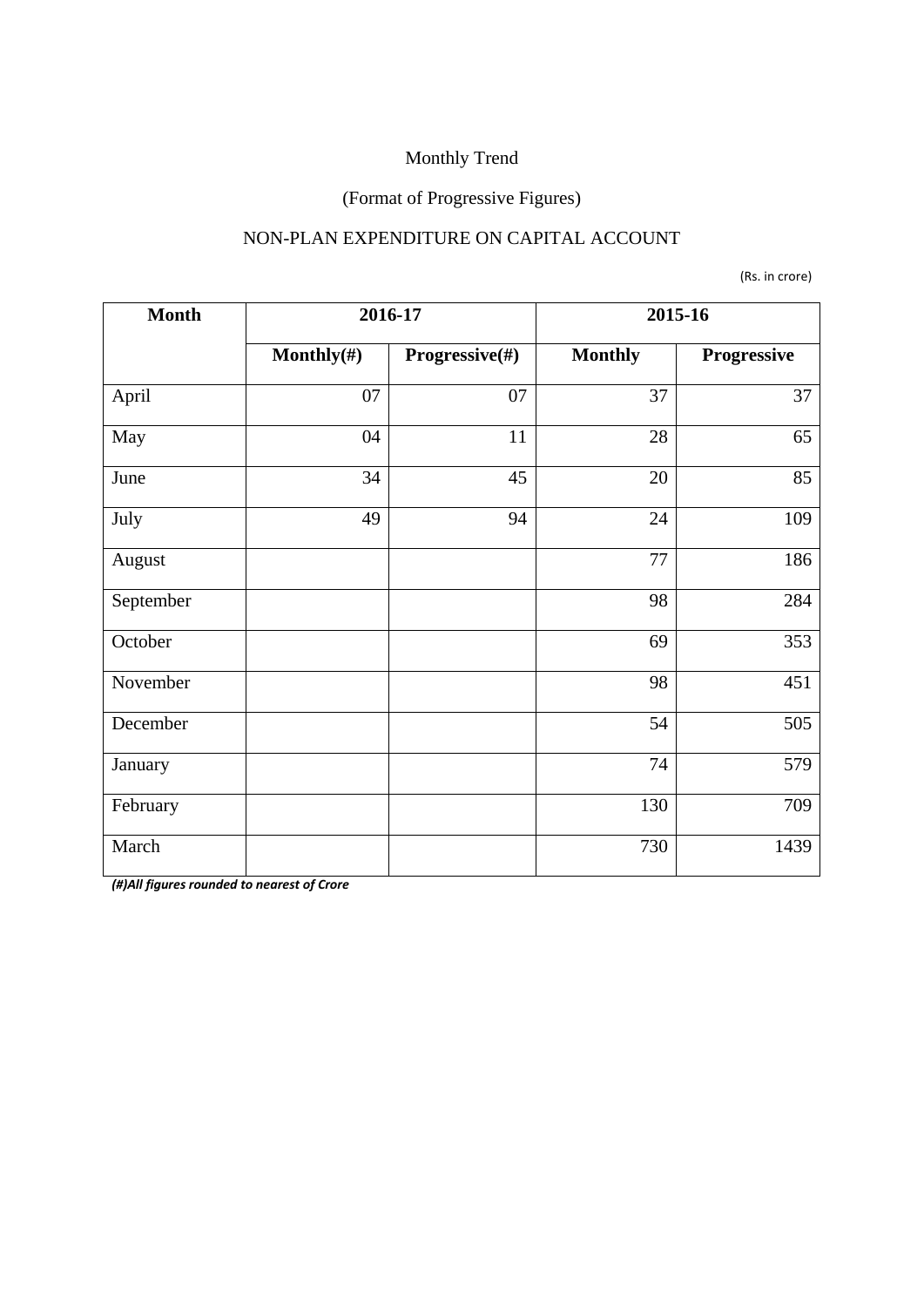# (Format of Progressive Figures)

#### PLAN EXPENDITURE ON REVENUE ACCOUNT

(Rs. in crore)

| <b>Month</b> | 2016-17        |                | 2015-16        |             |
|--------------|----------------|----------------|----------------|-------------|
|              | Monthly $(\#)$ | Progressive(#) | <b>Monthly</b> | Progressive |
| April        | 09             | 09             | 05             | 05          |
| May          | 319            | 328            | $(-)01$        | 04          |
| June         | 122            | 450            | 397            | 401         |
| July         | 273            | 723            | 36             | 437         |
| August       |                |                | 12             | 449         |
| September    |                |                | 02             | 451         |
| October      |                |                | 30             | 481         |
| November     |                |                | 18             | 499         |
| December     |                |                | 15             | 514         |
| January      |                |                | 191            | 705         |
| February     |                |                | 190            | 895         |
| March        |                |                | 311            | 1206        |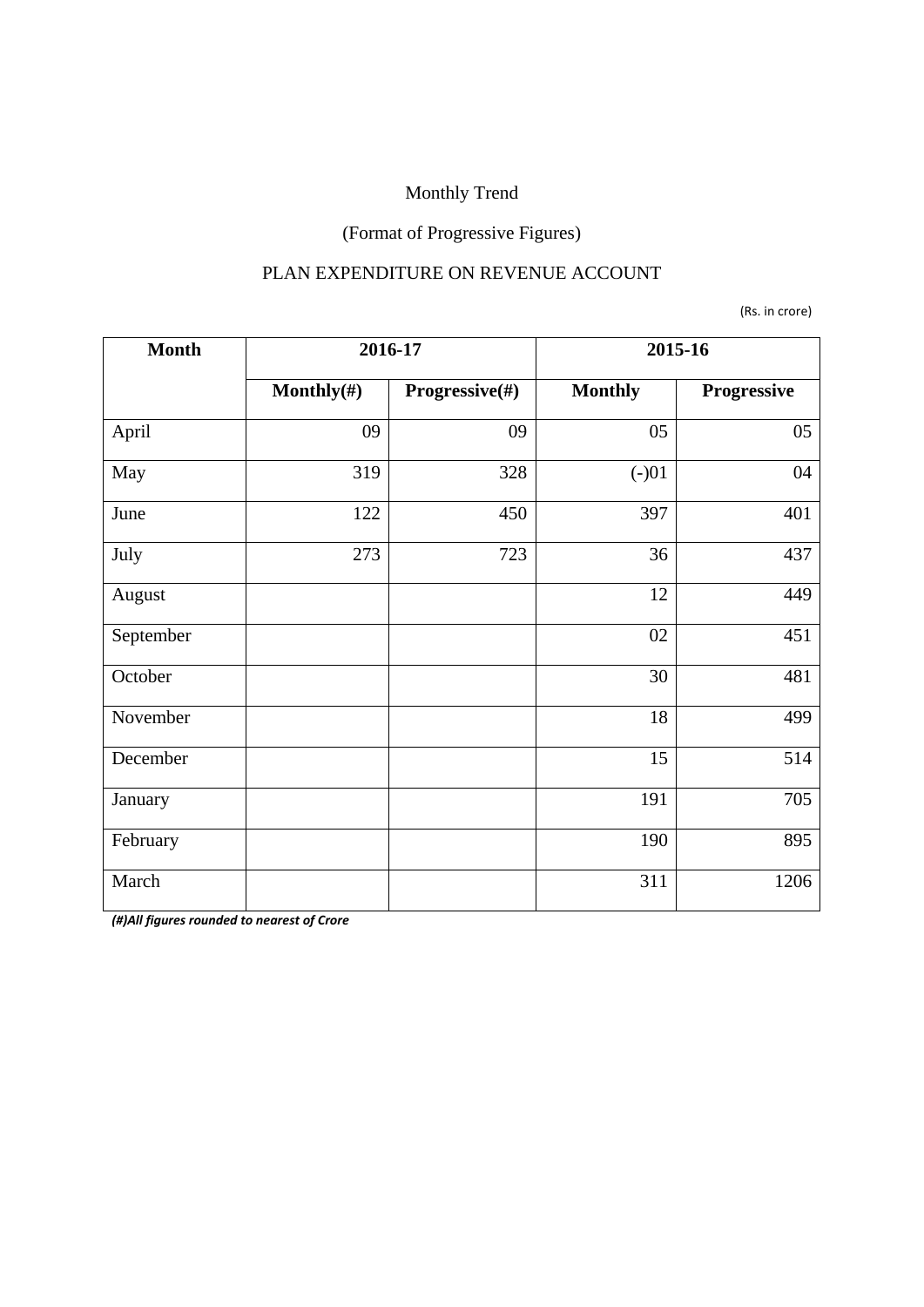### (Format of Progressive Figures)

#### PLAN EXPENDITURE ON CAPITAL ACCOUNT

(Rs. in crore)

| <b>Month</b> | 2016-17        |                | 2015-16        |             |
|--------------|----------------|----------------|----------------|-------------|
|              | Monthly $(\#)$ | Progressive(#) | <b>Monthly</b> | Progressive |
| April        | 25             | 25             | 12             | 12          |
| May          | 284            | 309            | $(-)03$        | 09          |
| June         | 336            | 645            | 173            | 182         |
| July         | 613            | 1,258          | 147            | 329         |
| August       |                |                | 116            | 445         |
| September    |                |                | 189            | 634         |
| October      |                |                | 408            | 1042        |
| November     |                |                | 417            | 1459        |
| December     |                |                | 564            | 2023        |
| January      |                |                | 403            | 2426        |
| February     |                |                | 451            | 2877        |
| March        |                |                | 2821           | 5698        |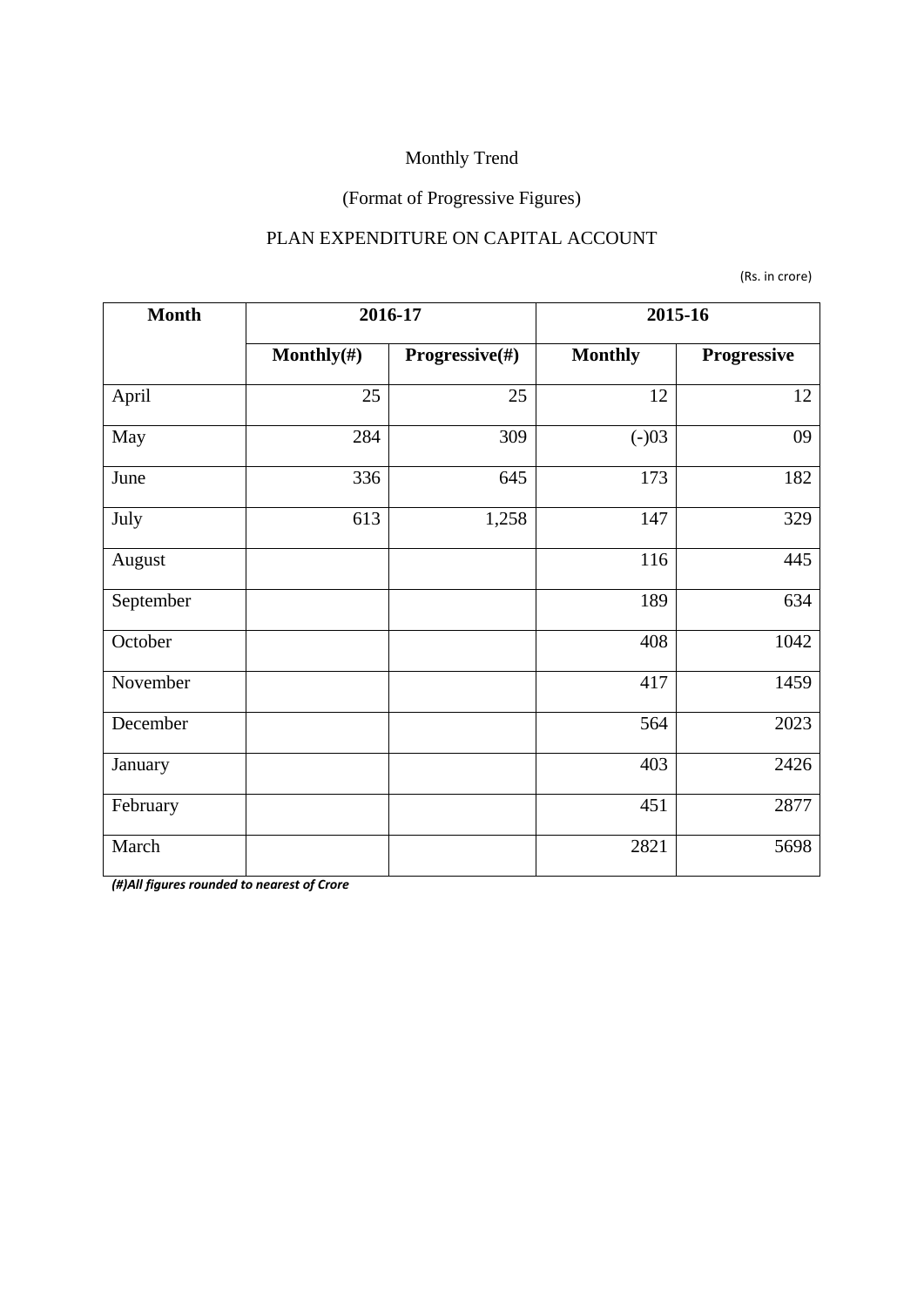### (Format of Progressive Figures)

#### TOTAL EXPENDITURE ON REVENUE ACCOUNT

(Rs. in crore)

| <b>Month</b> | 2016-17        |                | 2015-16        |             |
|--------------|----------------|----------------|----------------|-------------|
|              | Monthly $(\#)$ | Progressive(#) | <b>Monthly</b> | Progressive |
| April        | 1,550          | 1,550          | 1,907          | 1,907       |
| May          | 2,304          | 3,854          | 2,059          | 3,966       |
| June         | 2,219          | 6,073          | 2,969          | 6,935       |
| July         | 2,643          | 8,716          | 2,477          | 9,412       |
| August       |                |                | 3104           | 12516       |
| September    |                |                | 1040           | 13556       |
| October      |                |                | 3571           | 17127       |
| November     |                |                | 2019           | 19146       |
| December     |                |                | 3206           | 22352       |
| January      |                |                | 2477           | 24829       |
| February     |                |                | 3106           | 27935       |
| March        |                |                | 6345           | 34280       |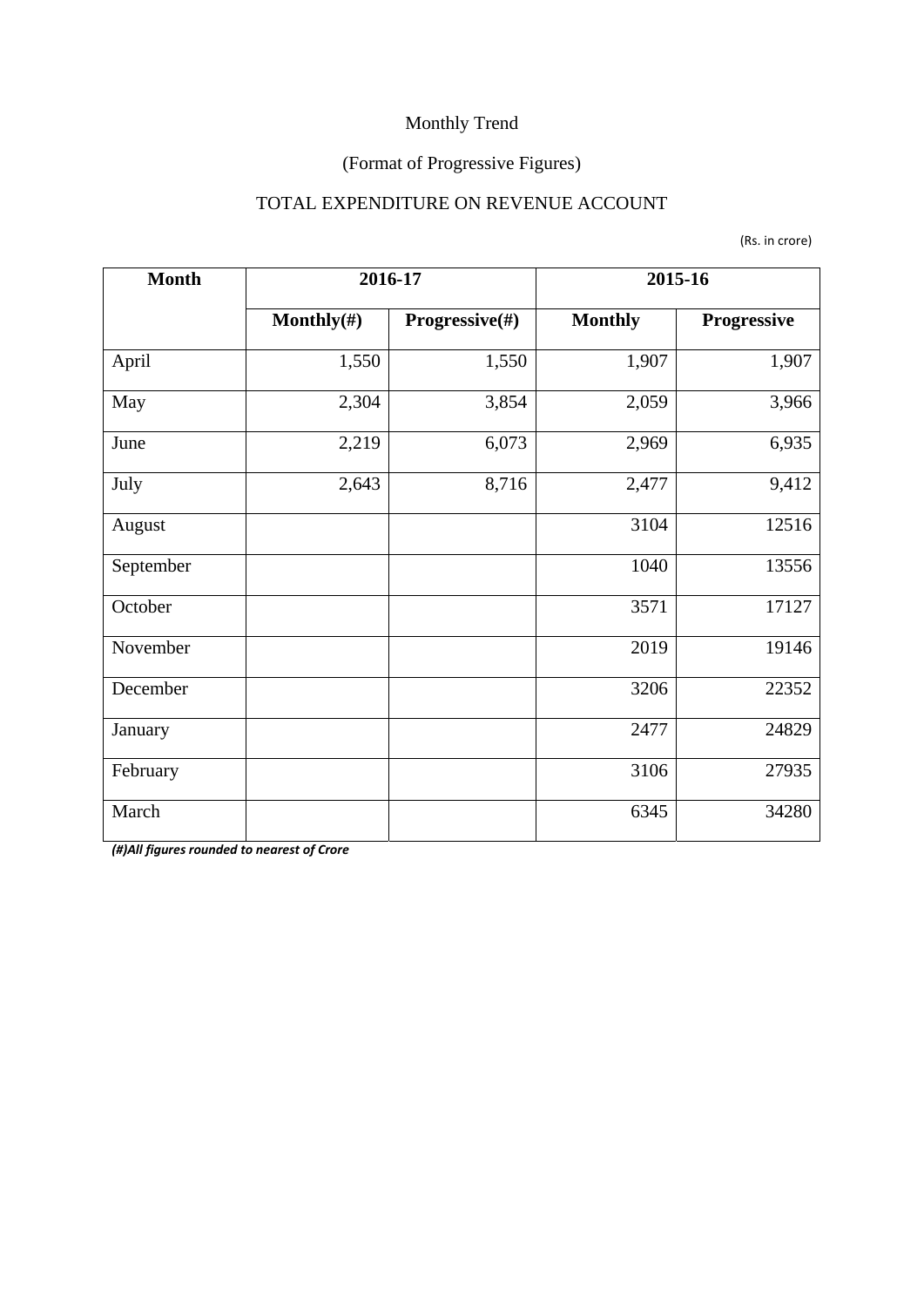### (Format of Progressive Figures)

#### TOTAL EXPENDITURE ON CAPITAL ACCOUNT

(Rs. in crore)

| <b>Month</b> | 2016-17        |                | 2015-16        |             |  |
|--------------|----------------|----------------|----------------|-------------|--|
|              | Monthly $(\#)$ | Progressive(#) | <b>Monthly</b> | Progressive |  |
| April        | 32             | 32             | 49             | 49          |  |
| May          | 288            | 320            | 25             | 74          |  |
| June         | 370            | 690            | 193            | 267         |  |
| July         | 662            | 1,352          | 171            | 438         |  |
| August       |                |                | 193            | 631         |  |
| September    |                |                | 287            | 918         |  |
| October      |                |                | 477            | 1395        |  |
| November     |                |                | 515            | 1910        |  |
| December     |                |                | 618            | 2528        |  |
| January      |                |                | 477            | 3005        |  |
| February     |                |                | 581            | 3586        |  |
| March        |                |                | 3551           | 7137        |  |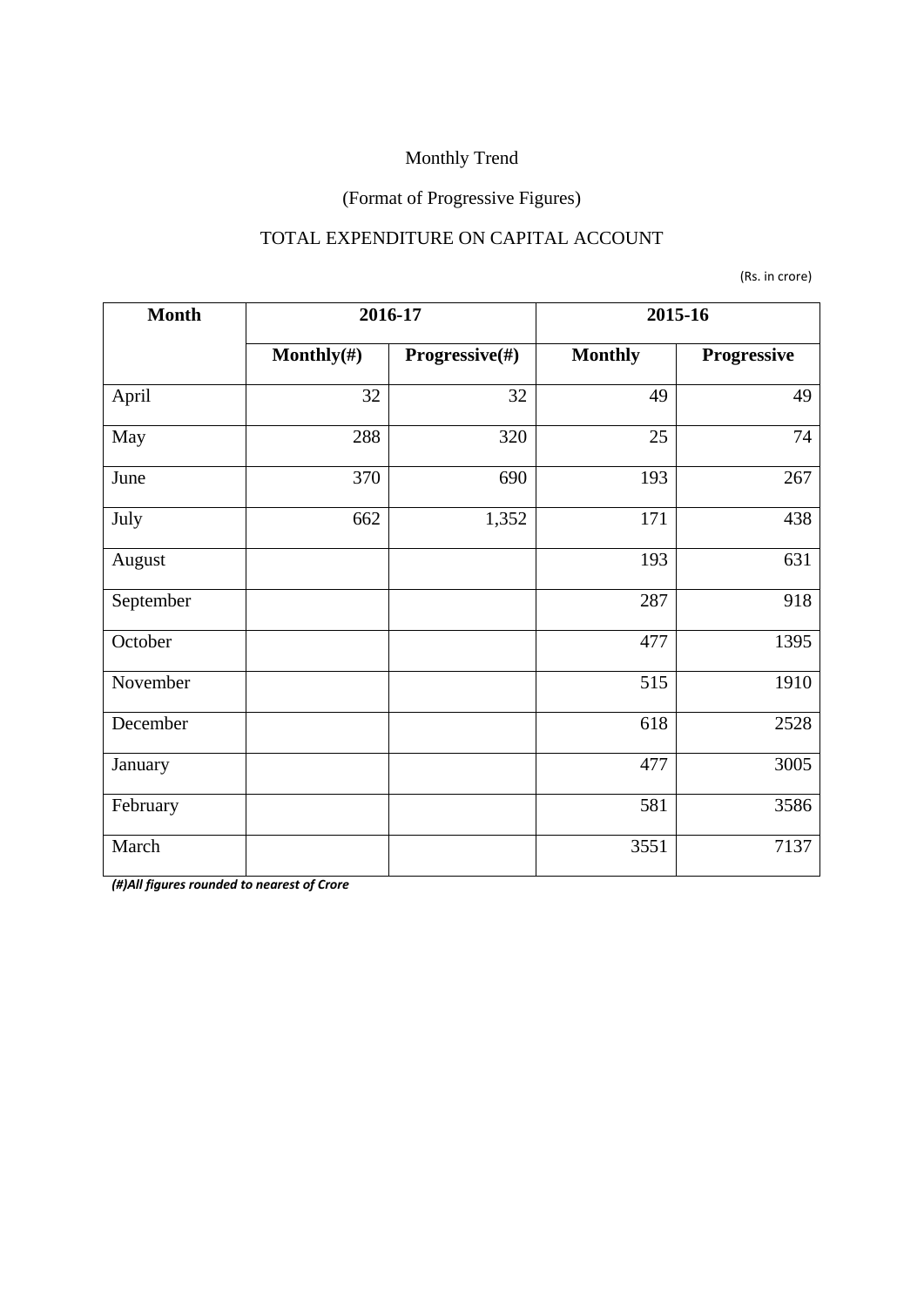### (Format of Progressive Figures)

#### LOANS AND ADVANCES DISBURSED

(Rs. in crore)

| <b>Month</b> | 2016-17    |                | 2015-16                  |                          |  |
|--------------|------------|----------------|--------------------------|--------------------------|--|
|              | Monthly(#) | Progressive(#) | <b>Monthly</b>           | Progressive              |  |
| April        | (a)        | (a)            | $\overline{\phantom{0}}$ |                          |  |
| May          | 01         | 01             | $\overline{\phantom{0}}$ | $\overline{\phantom{a}}$ |  |
| June         | 03         | 04             | -                        | $\overline{\phantom{0}}$ |  |
| July         | 02         | 06             | 04                       | 04                       |  |
| August       |            |                | 06                       | 10                       |  |
| September    |            |                | 08                       | 18                       |  |
| October      |            |                | $\qquad \qquad -$        | 18                       |  |
| November     |            |                | 20                       | 38                       |  |
| December     |            |                | 01                       | 39                       |  |
| January      |            |                | 18                       | 57                       |  |
| February     |            |                | 28                       | 85                       |  |
| March        |            |                | 10                       | 95                       |  |

*(#)All figures rounded to nearest of Crore* 

*(a) Rs. 0.10 crore only*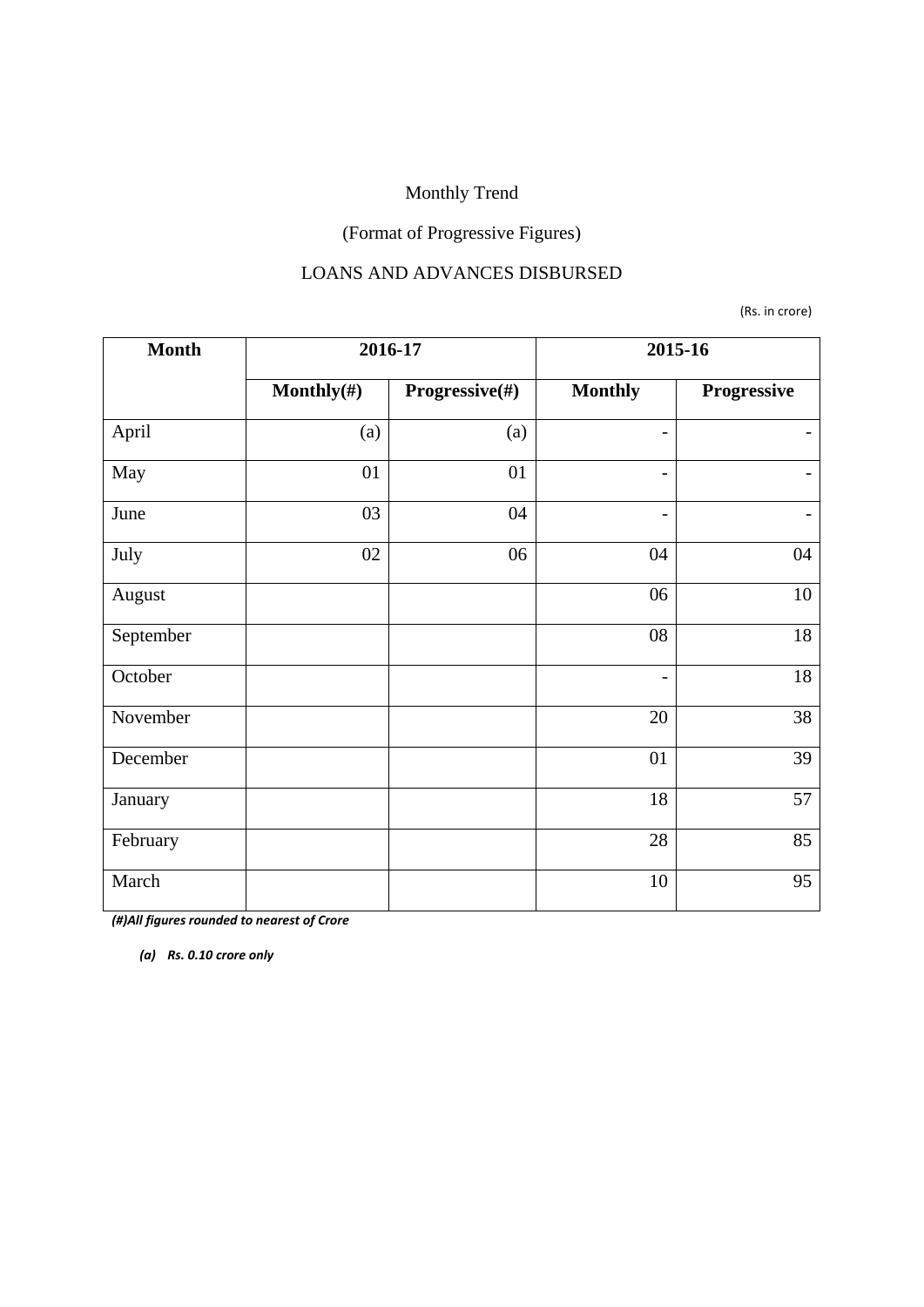### (Format of Progressive Figures)

#### REVENUE SURPLUS

(Rs. in crore)

| <b>Month</b> | 2016-17                |                | 2015-16        |                    |  |
|--------------|------------------------|----------------|----------------|--------------------|--|
|              | Monthly $(\#)$         | Progressive(#) | <b>Monthly</b> | <b>Progressive</b> |  |
| April        | $(-)346$               | $(-)346$       | $(-)857$       | $(-)857$           |  |
| May          | $(+)1,200$<br>$(+)854$ |                | $(-)1,589$     | $(-)2,446$         |  |
| June         | $(+)890$               | $(+)1,744$     | 3,167          | 721                |  |
| July         | $(+)262$               | 2,006          | 1,507          | 2,228              |  |
| August       |                        |                | $(-)2588$      | $(-)360$           |  |
| September    |                        |                | $(-)870$       | $(-)1230$          |  |
| October      |                        |                | 576            | $(-)654$           |  |
| November     |                        |                | 123            | $(-)531$           |  |
| December     |                        |                | 1313           | 782                |  |
| January      |                        |                | $(-)1212$      | $(-)430$           |  |
| February     |                        |                | 3852           | 3422               |  |
| March        |                        |                | $(-)3958$      | $(-)536$           |  |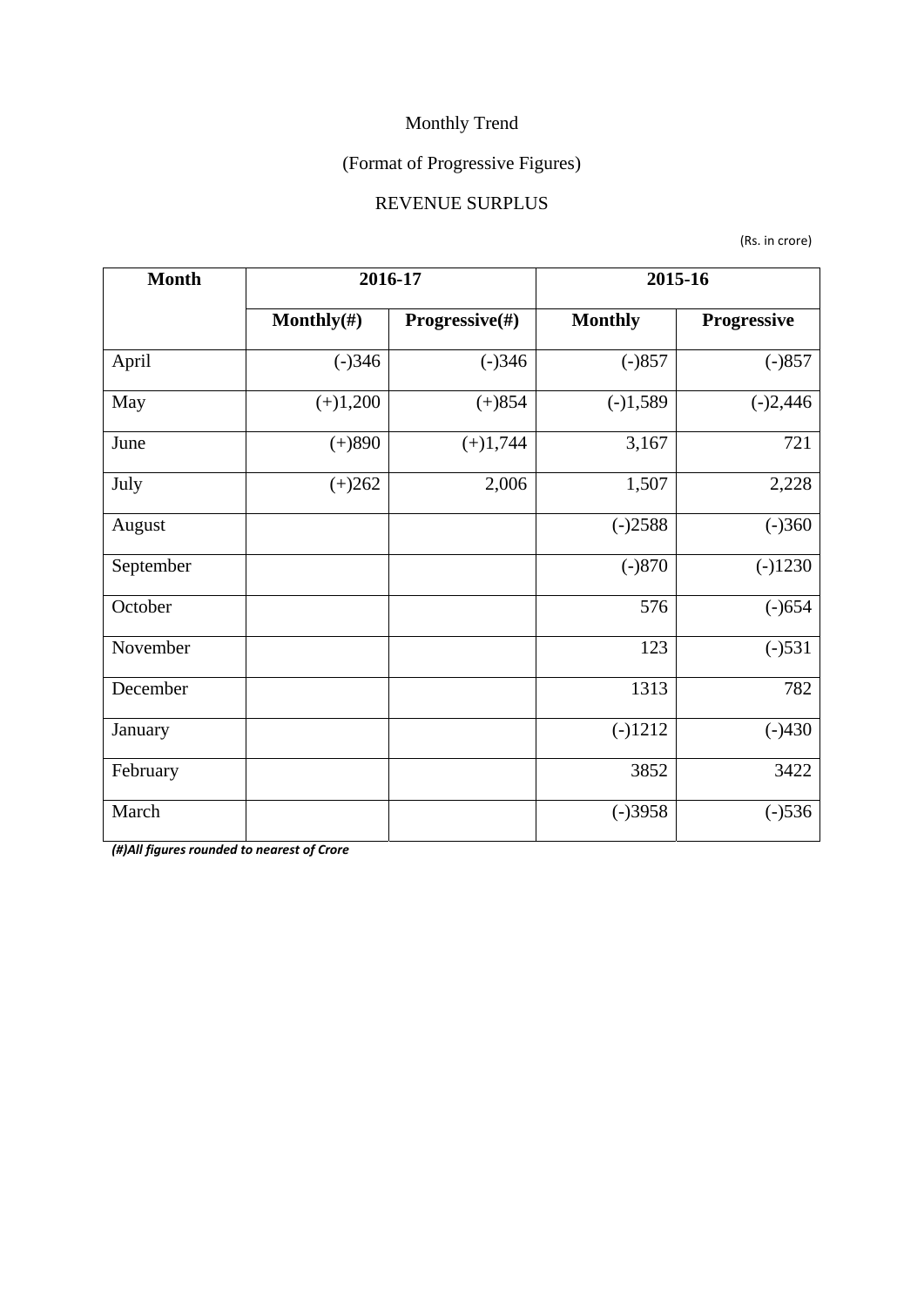# (Format of Progressive Figures)

### FISCAL DEFICIT

(Rs. in crore)

| <b>Month</b> | 2016-17        |                | 2015-16        |             |  |
|--------------|----------------|----------------|----------------|-------------|--|
|              | Monthly $(\#)$ | Progressive(#) | <b>Monthly</b> | Progressive |  |
| April        | 376            | 376            | 906            | 906         |  |
| May          | $(-)911$       | $(-)535$       | 1,614          |             |  |
| June         | $(-)518$       | $(-)1,053$     | $(-)2066$      | 454         |  |
| July         | 389            | $(-)664$       | 1332           | 1786        |  |
| August       |                |                | $(-)786$       | 1000        |  |
| September    |                |                | 1164           | 2164        |  |
| October      |                |                | $(-100)$       | 2064        |  |
| November     |                |                | 412            | 2476        |  |
| December     |                |                | 694            | 1782        |  |
| January      |                |                | 1707           | 3489        |  |
| February     |                |                | $(-)3244$      | 245         |  |
| March        |                |                | 7519           | 7764        |  |